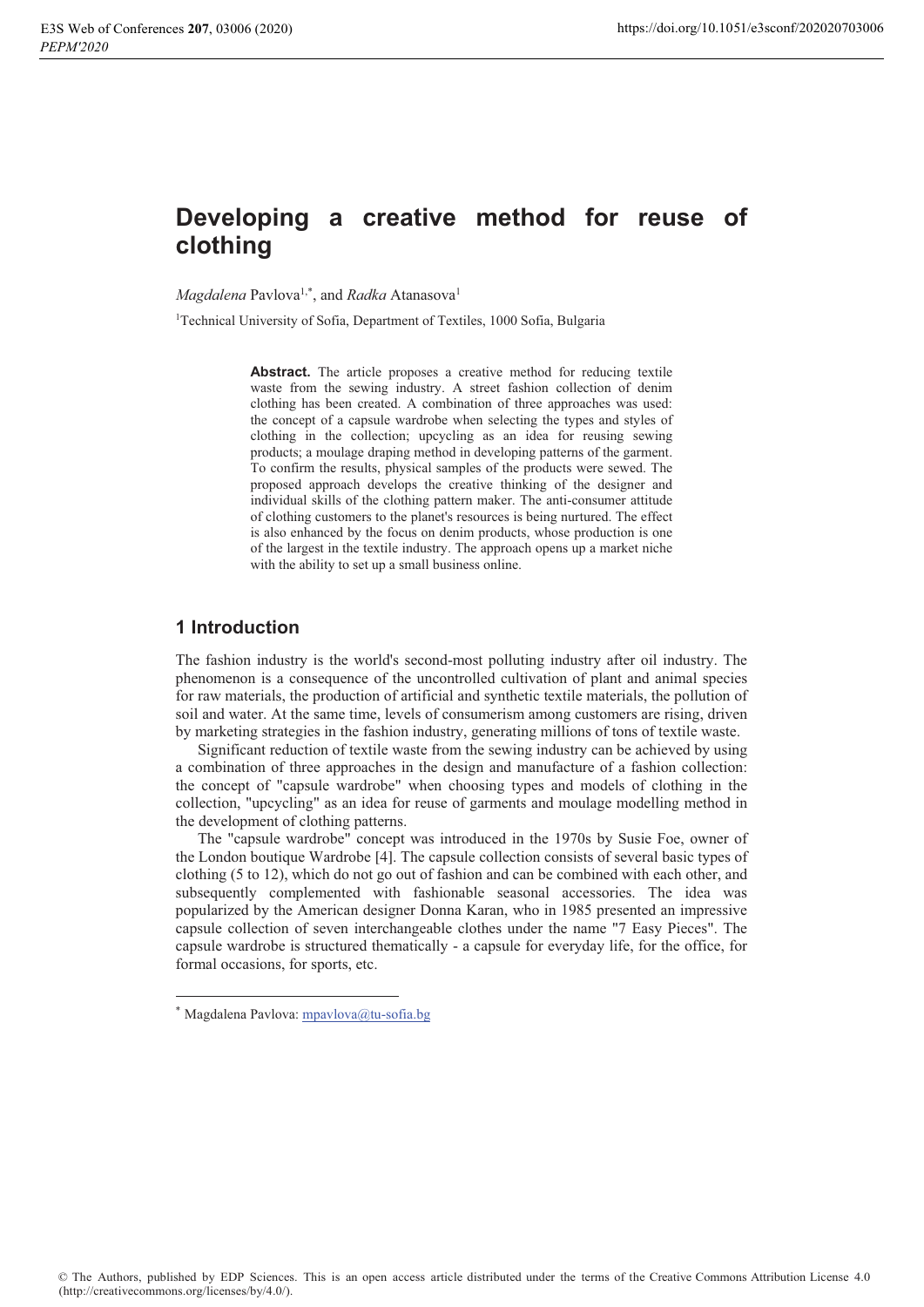The "upcycling" method, on the other hand, is associated with creative reuse of the product. This increases the value of the original product by changing and/ or adding a personal view to the design of an already manufactured and used product [6]. In "upcycling" a circled economic model is applied. Resources are used for as long as possible. The greatest value is derived from the products. They are recovered several times, unlike the linear economy, which consists of buying, using and disposing of goods as waste. In the United States alone, 85% of textile waste is recyclable [5]. Big fashion companies create "fast" fashion, "buy - wear - throw away" and have a huge contribution to textile waste pollution.



Fig. 1. Fashion sketches of some of the garments from the designed capsule street collection.

"Upcycling" as a method of clothing transformation is one of the solutions for sustainable living and leads to the following positive results: reduction of environmental pollution, reduction of losses in the textile industry and consumerism; fuller use of resource capacity and longer product life cycle; creation unique products and starting a business with a small investment; opening a new field for the development of creative potential of fashion designers. The application of a moulage draping method to develop the patterns of the garment adds mastership and artistic taste to the reuse of the garment.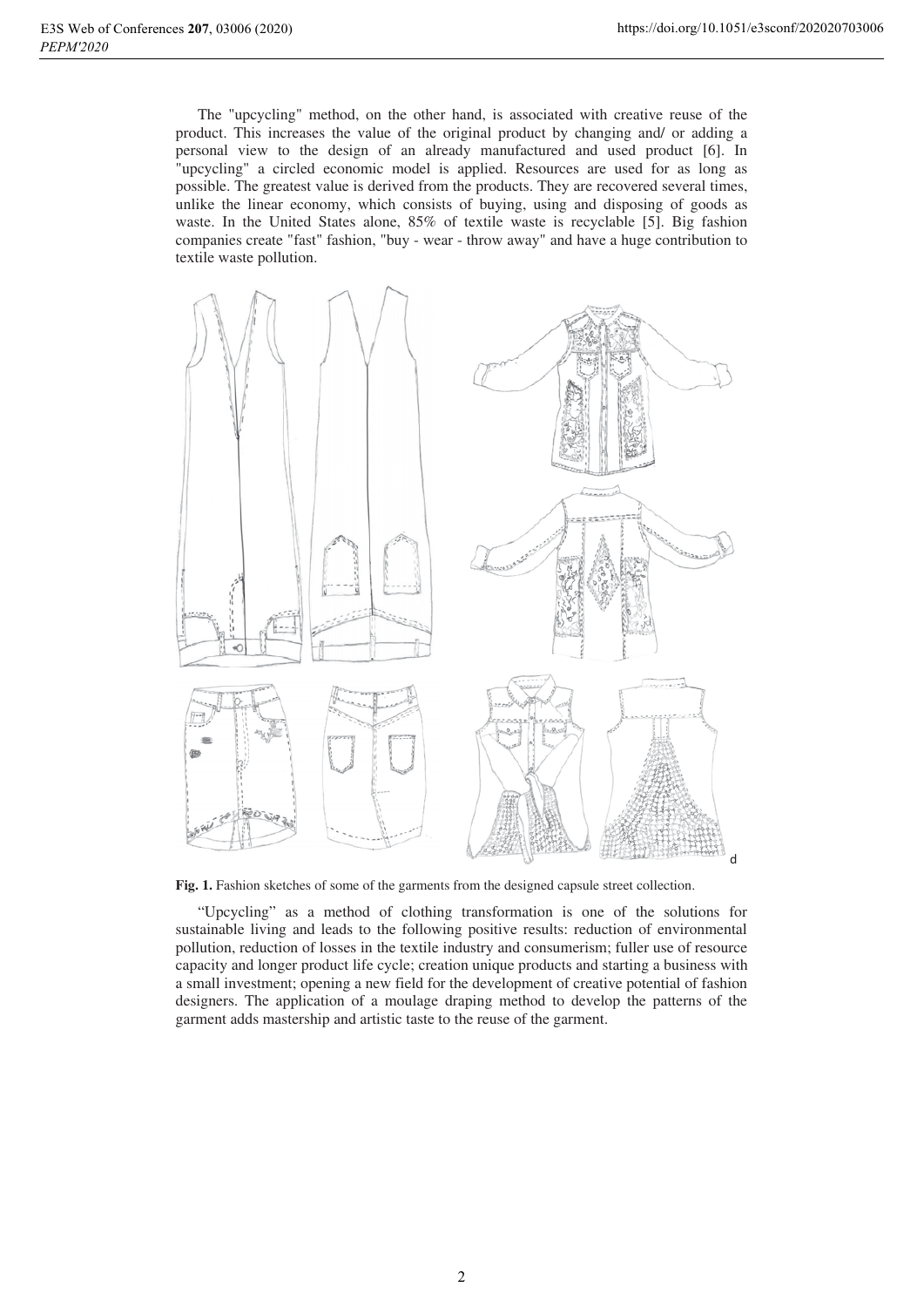### **2 Methods and Results**

The combined approach proposed in the present study, for the creative reuse of clothing, is illustrated by the creation of a lady's capsule street collection of "denim" type fabric, containing top and bottom garments. Seven denim basic models of apparel have been upcycled- two shirts and trousers each, two skirts, a knitted vest. Technical sketches of some of the products in the fashion collection are presented on Fig. 1/a-d.



Fig. 2. Pattern making of the lady's dress without sleeves.<br>The patterns of the garments in the collection are developed on the principle of<br>combining between a base built by a classical computational-analytical method and The patterns of the garments in the collection are developed on the<br>combining between a base, built by a classical computational-analytical<br>modeling by the moulage method following the principle of "upcycling" combining between a base, built by a classical computational-analytical method, and<br>modeling by the moulage method, following the principle of "upcycling", with additional<br>use of textile waste. A method is applied in which modeling by the moulage method, following the principle of "upcycling", with additional<br>use of textile waste. A method is applied, in which the product to be transformed, is<br>primarily modeled on the pattern basic construct use of textile waste. A method is applied, in which the product to be transformed, is<br>primarily modeled on the pattern basic construction, and then reshaped directly on the<br>torso, according to the given fashion sketch. Dir primarily modeled on the pattern basic construction, and then resnaped directly on the<br>torso, according to the given fashion sketch. Direct cutting, outlining, fixing with pins and<br>rough sewing are made. Determining in thi torso, according to<br>rough sewing are r<br>the pattern maker. rough sewing are made. Determining in this case are the experience and individual skills of<br>the pattern maker. Fine reshaping and adjusting is done after undressing the garment. After<br>that it is put on again to make correc the pattern maker. Fine resnaping and adjusting is done arter undressing the garment. After<br>that it is put on again to make corrections, if necessary. The cycle is repeated until the<br>desired result is achieved. Accepted co red result is achieved. Accepted corrections are fixed by stitches, according to the desired result is ach<br>selected technology.<br>The approach of meved. Accepted corrections are fixed by stitches, according to the<br>  $\frac{1}{2}$ .<br>
If work is illustrated on the basis of one of the seven garments in the

The approach of work is inustrated on the basis of one of the seven garments in the The approach of work is illustrated on the basis of one of the seven garments in the<br>capsule collection- a lady's dress without sleeves. The style of the dress is presented with a<br>technical sketch of Fig. 1a. In the front capsule collection- a laay's dress without sleeves. The style of the dress is presented with a<br>technical sketch of Fig. 1a. In the front and back piece there is a V-neck, strongly deepened<br>on the back. Below the hip line a rechnical sketch of Fig. 1a. In the front and back piece there is a v-neck, strongly deepened<br>on the back. Below the hip line at the front are positioned in an inverted version (with the<br>opening down), two outside sewn poc on the back. Below the hip line at the front are positioned in an inverted version (with the<br>opening down), two outside sewn pockets, and at the back - two side pockets with arched<br>openings. The triangular voke in the fron opening down), two outside sewn pockets, and at the back - two side pockets with<br>openings. The triangular yoke in the front of the dress has a pointed end to the ope<br>the pockets. Zipper fastening plays the role of a slit i openings. The triangular yoke in the front of the dress has a pointed end to the openings in<br>the pockets. Zipper fastening plays the role of a slit in the middle seam of the back. The belt<br>with the loops forms the line of with the loops forms the line of the hem. The dress is without sleeves with a slightly pened armnole. The clothing is developed by transforming lady's denim trousers with an deepened armnole. The clothin<br>elastomer component (Fig. 3a).<br>The lady's denim dress wi hing is developed by transforming lady's denim trousers with an<br>a).<br>with an elastomer component fits tightly to the body, so the

 $\frac{1}{2}$ e laay's denim dress with an elastomer component rits tightly to the body, so the<br>uction of lady's clothing made of elastic materials and without darts is chosen as the<br>construction. The patterns are worked out for a femal basic construction. The patterns are worked out for a female figure, standard size 44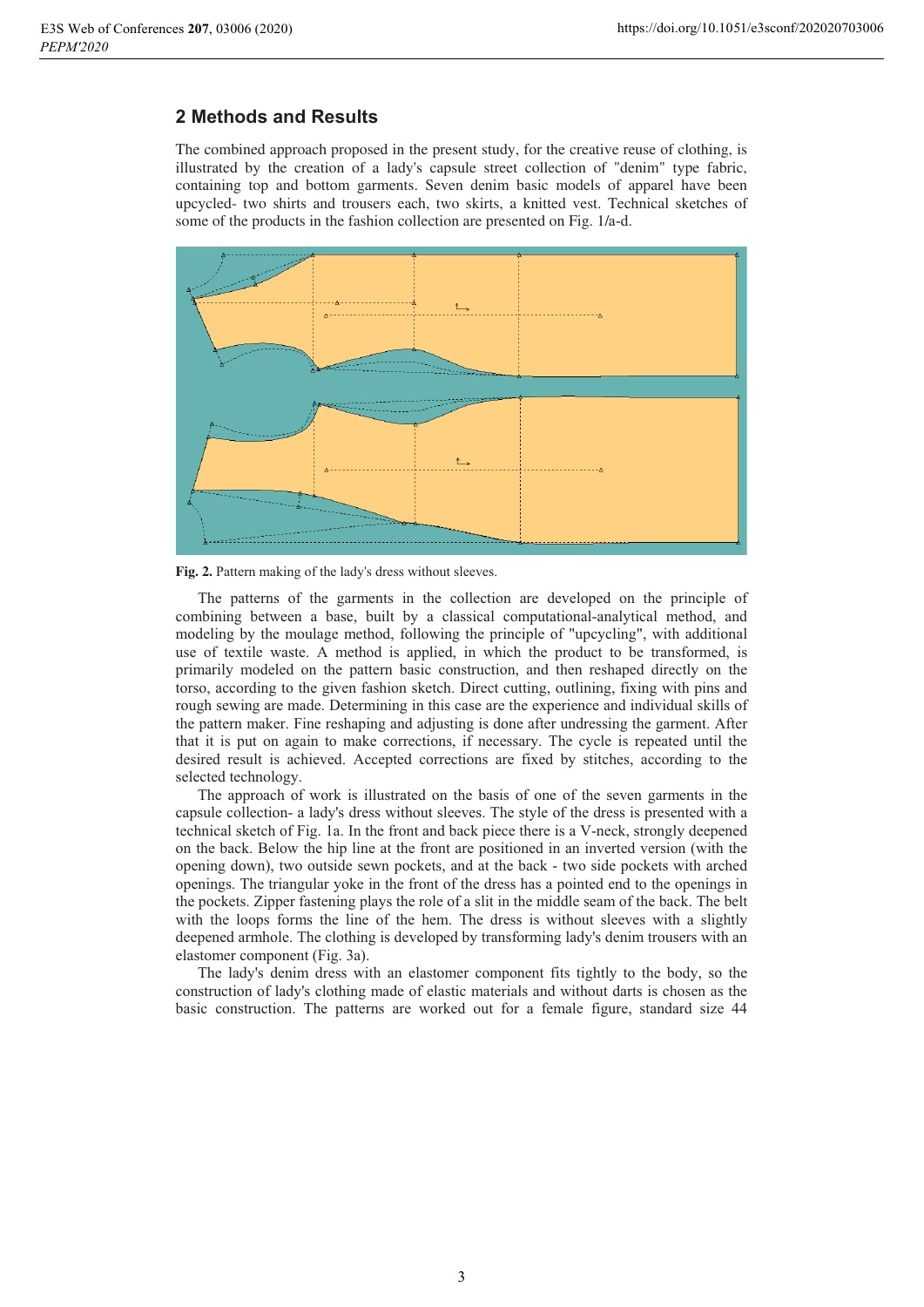(164/88/96) and have no seam allowance. The horizontal structural sections are calculated with significantly reduced, but with a positive value ease: walst ease  $= 0.25$  cm, Shoulder  $(104/88/90)$  and nave no seam allowance. The norizontal structural sections are calculated  $\epsilon$  = 1.75 cm, was tength  $\epsilon$  ascess 1.5 cm. Their value is compatible with the permissible ease  $= 1.75$  cm, wast length ease= 1.5 cm. Their value is compatible with the permissible<br>pressure on the body. There are no chest ease and hip ease to fit the product tightly to the<br>hody. The functional relations for ca ssure on the boay. There are no chest ease and hip ease to fit the product tightly to the ly. The functional relations for calculating the pattern dimensions are according to [1].<br>
If fitting value in the middle seam of th The fitting value in the middle seam of the back is 3.5 cm.

dimensions are according to [1].<br>
1990 Mark, version V10 of<br>
pattern making. An algorithm for <sub>1</sub> Ine ture The functions  $[3]$  of the specialized clothing CAD program Acculviark, version V10 of<br>the company Gerber Technology, USA were used for the pattern making. An algorithm for<br>automated construction has been developed. In th automated construction has been developed. In the modeling process, the end shoulder automated construction has been developed. In the modeling process, the end shoulder<br>point was moved inwards along the shoulder line by 2.5 cm, the width of the shoulders was<br>reduced to 10.0 cm, the armhole was deepened by reduced to  $10.0 \text{ cm}$ , the armhole was deepend by  $1.0 \text{ cm}$  along the side seam. The neckline reduced to 10.0 cm, the armhole was deepened by 1.0 cm along the side seam. The neckline<br>at the front is formed by a smooth curved line with an auxiliary perpendicular 1.5 cm long.<br>For the back this value is 2.5 cm and the For the back this value is  $2.5$  cm and the neckline is open up to  $4.0$  cm above the waistline. The finished patterns of the model are presented in Fig. 2. They are used as a starting point for moulage draping.



The "upcycling" transformation of the garment into a lady's dress is illustrated by the photo material of Fig. 3/ a-f [2]. The original product - lady's denim pants, is shown in Fig. 3a. The sequence for transformation and production of the lady's dress from the collection is presented in details in Table 1. A physical sample of the developed lady's dress is presented in Fig. 4. The dress is worn on a live mannequin, Fig. 4a- full face and at the back with an open slit on Fig. 4b.

|              | Name of the<br>operation                                                      | <b>Symbol</b> | <b>Stitch</b><br>type | <b>Comments</b>                        |
|--------------|-------------------------------------------------------------------------------|---------------|-----------------------|----------------------------------------|
|              |                                                                               |               |                       |                                        |
|              | Marking the areas for opening crotch<br>seam, side seams and inside leg seams |               | Handwork              | On the basic<br>model of lady's        |
|              |                                                                               | 3             |                       |                                        |
|              |                                                                               |               |                       | trousers acc. to<br>patterns on Fig. 2 |
| $\mathbf{2}$ | Unstitching the above mentioned seams                                         |               | Handwork              | Symmetrically                          |

**Table 1.** Technological sequence map for transforming and manufacture a lady's dress.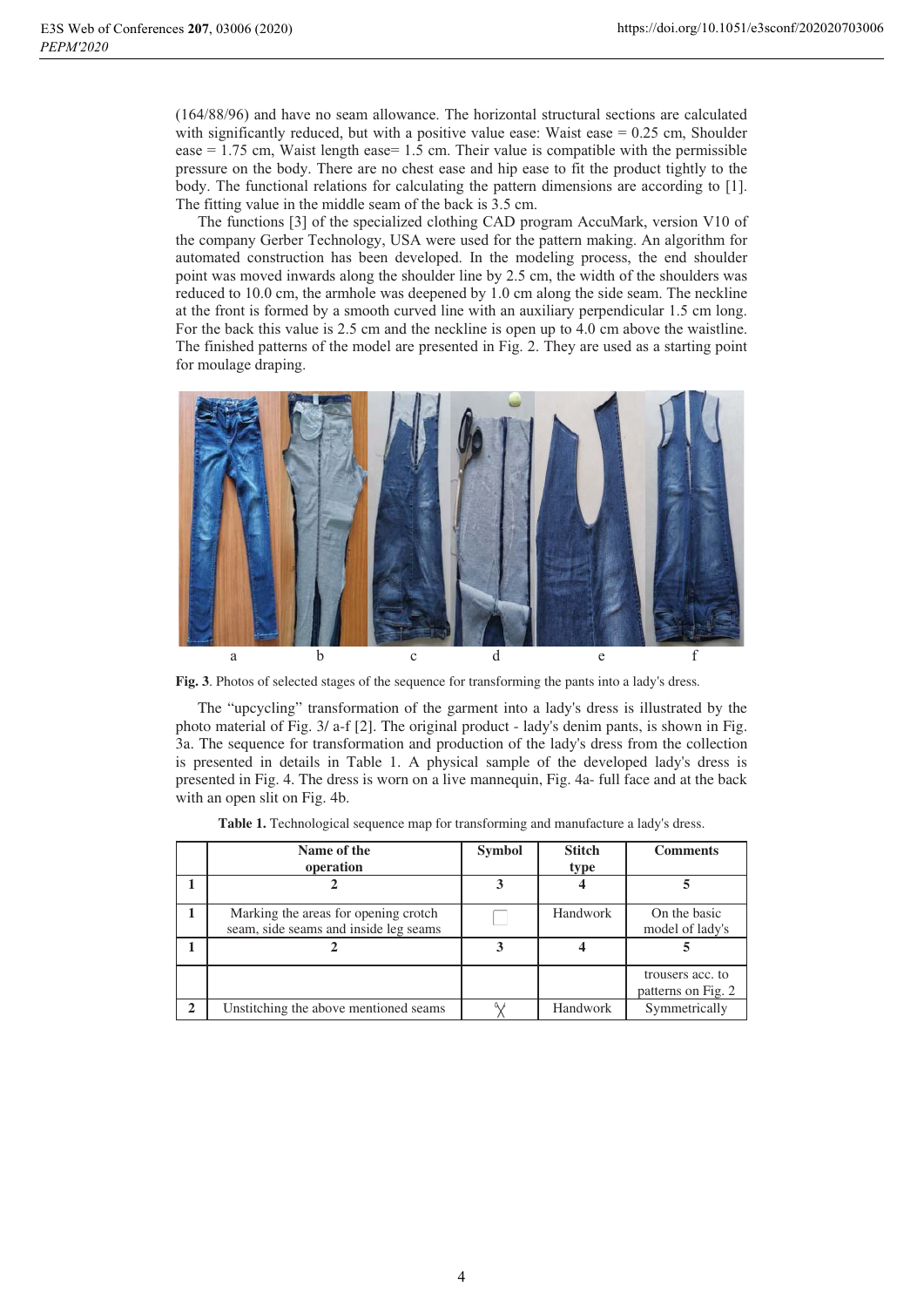|    | next to the markings                                                                                    |     |                   |                                                      |
|----|---------------------------------------------------------------------------------------------------------|-----|-------------------|------------------------------------------------------|
| 3  | Moulage modelling and defining the<br>length of the opening the seams                                   | Y   | Handwork          | On the body or<br>torso                              |
| 4  | Fastening the opened seams                                                                              |     | Lockstitch<br>301 | With bar-tack                                        |
| 5  | Sewing (closing) the openings of the side<br>pockets                                                    |     | Lockstitch<br>301 | With bar-tack at<br>both ends of the<br>side pockets |
| 6  | Cutting the bags of the side pockets                                                                    | X   | Handwork          | Width of the seam<br>allowance 0,3 cm                |
| 7  | Outlining and cutting at the area of crotch<br>back and front seam under the fastening<br>zipper        | X   | Handwork          | On the basic<br>model acc. to<br>patterns on Fig. 2  |
| 8  | Shaping and adjusting the armhole                                                                       | .X  | Handwork          | On the body or<br>torso                              |
| 9  | Correctly outlining the curves of the<br>armhole and cutting the contour                                | X   | Handwork          | On the basic<br>model acc. to<br>patterns on Fig. 2  |
| 10 | Final shaping and adjusting<br>the V-neckline and the armhole                                           | ΔX  | Handwork          | On the body or<br>torso                              |
| 11 | Tracing the shaped and cuted<br>symmetrically contours of the neckline<br>and the armhole               |     | Handwork          | On the basic<br>model acc. to<br>patterns on Fig. 2  |
| 12 | Shaping the shoulders                                                                                   | lΧ  | Handwork          | On the body or<br>torso                              |
| 13 | Oversewing the front neckline, deeped<br>back neckline, side seams and armholes                         |     | Overedge<br>504   |                                                      |
| 14 | Turning back and pressing the seam<br>allowance along the front neckline, back<br>neckline and armholes |     | Steam iron        |                                                      |
| 15 | Making a decorative seam along the front<br>neckline, deeped back neckline and<br>armholes              |     | Lockstitch<br>301 | Without bar-tack                                     |
| 16 | Final shaping of the shoulders                                                                          | X   | Handwork          | On the body or<br>torso                              |
| 17 | Oversewing the shoulders                                                                                | Ο   | Overedge<br>504   |                                                      |
| 18 | Sewing the shoulder seams                                                                               |     | Lockstitch<br>301 | With bar-tack                                        |
| 19 | Pressing the shoulder seam allowance<br>open from the wrong side of the dress                           | معص | Steam iron        |                                                      |
| 20 | Cutting the seam allowance of the<br>shoulder seams                                                     | X   | Handwork          | Turn-back corner                                     |
| 21 | Pressing the side seam allowance open<br>from the wrong side of the dress                               |     | Steam iron        |                                                      |
| 22 | Threads and chalk cleaning                                                                              |     | Handwork          |                                                      |
| 23 | Final ironing                                                                                           | ⊥   | Steam iron        |                                                      |
|    |                                                                                                         |     |                   |                                                      |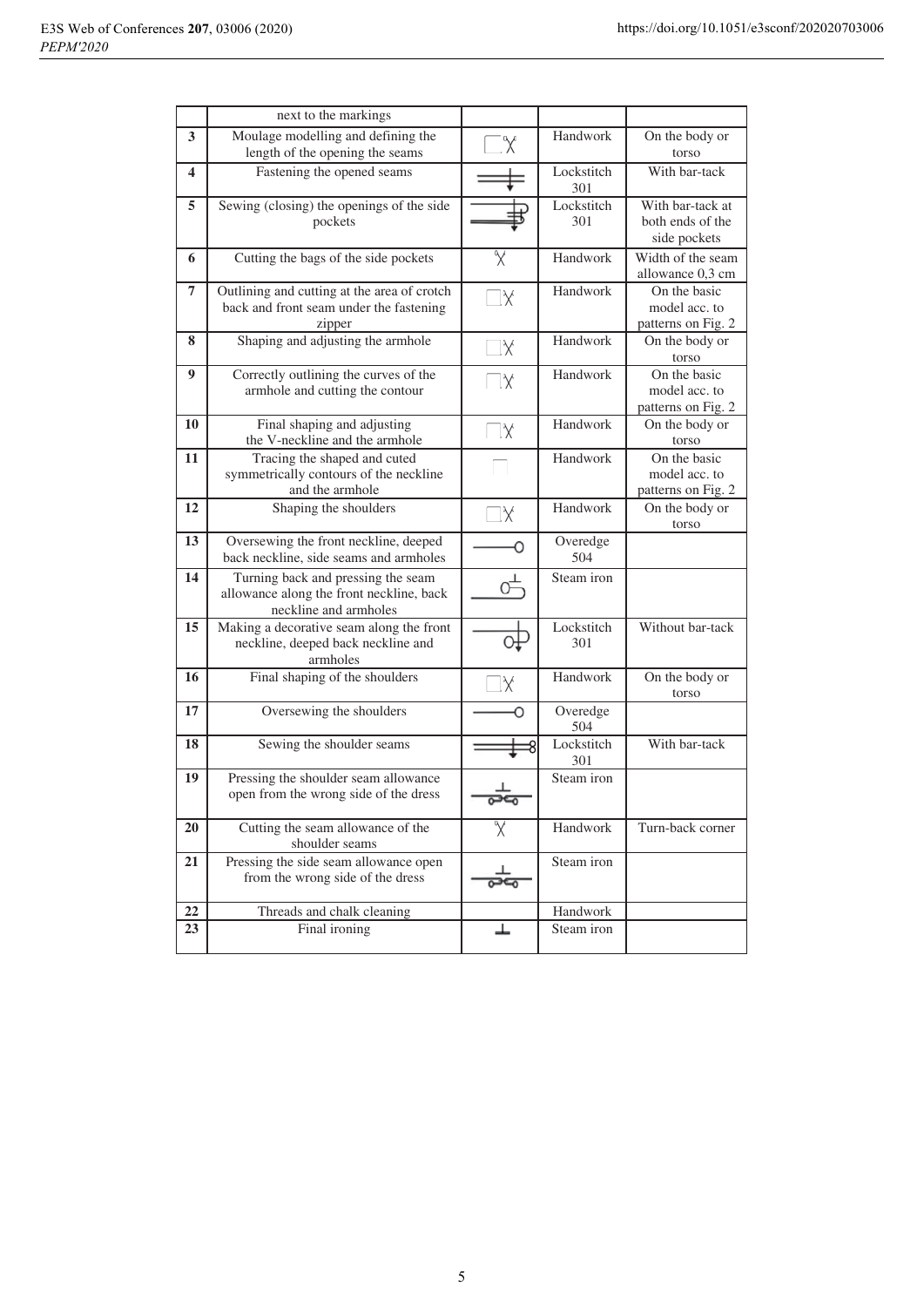

Fig. 4. Photos of the lady's dress, developed by the "upcycling" method



Fig. 5. Combinations of the lady's dress, developed by the "upcycling" method, with products and accessories from the capsule collection.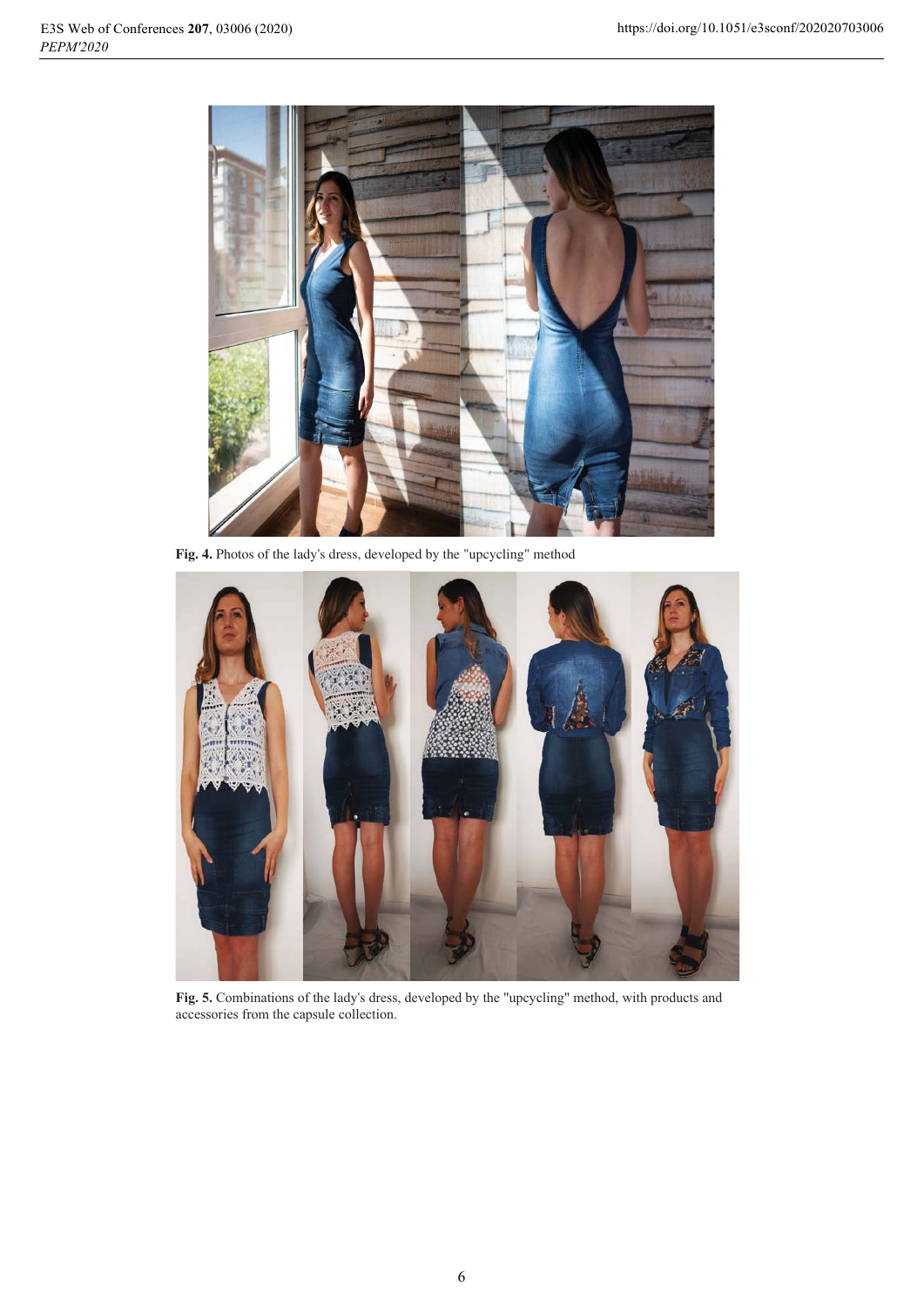On Fig. 5 and Fig. 6 are illustrated some of the many possible combinations between the garments in the capsule street collection, designed according to the developed approach. On Fig. 5 are offered combinations of the lady's dress, developed in the article, with products and accessories, made for the capsule collection. On Fig. 6 some of the garments and accessories are combined with a lady's mini skirt from the collection, with a hem in the form and decorations.



Fig. 6. Combinations of the lady's skirt, developed by the "upcycling" method, with products and accessories from the capsule collection

# **3 Conclusions**

The article proposes a creative method for reducing textile waste from the sewing industry. A unique fashion collection of denim clothing has been created. A combination of three approaches was used: the concept of a capsule wardrobe when selecting the types and styles of clothing in the collection, "upcycling" as an idea for reusing sewing products; a moulage draping method in developing patterns of the garment. To confirm the results, physical samples of the products were sewed.

The proposed approach develops the creative thinking of the designer and the individual skills of the clothing pattern maker. The anti-consumer attitude of clothing customers to the planet's resources is being nurtured. The effect is also enhanced by the focus on denim products, whose production is one of the largest in the textile industry. The approach opens up a market niche with the ability to set up a small business online.

# **References**

1. H. Petrov, R. Atanasova, Design of women's clothing from elastic materials, Scientific conference of PEPM'2005, Proceedings, 2, p.p. 153-160, Varna (2005)